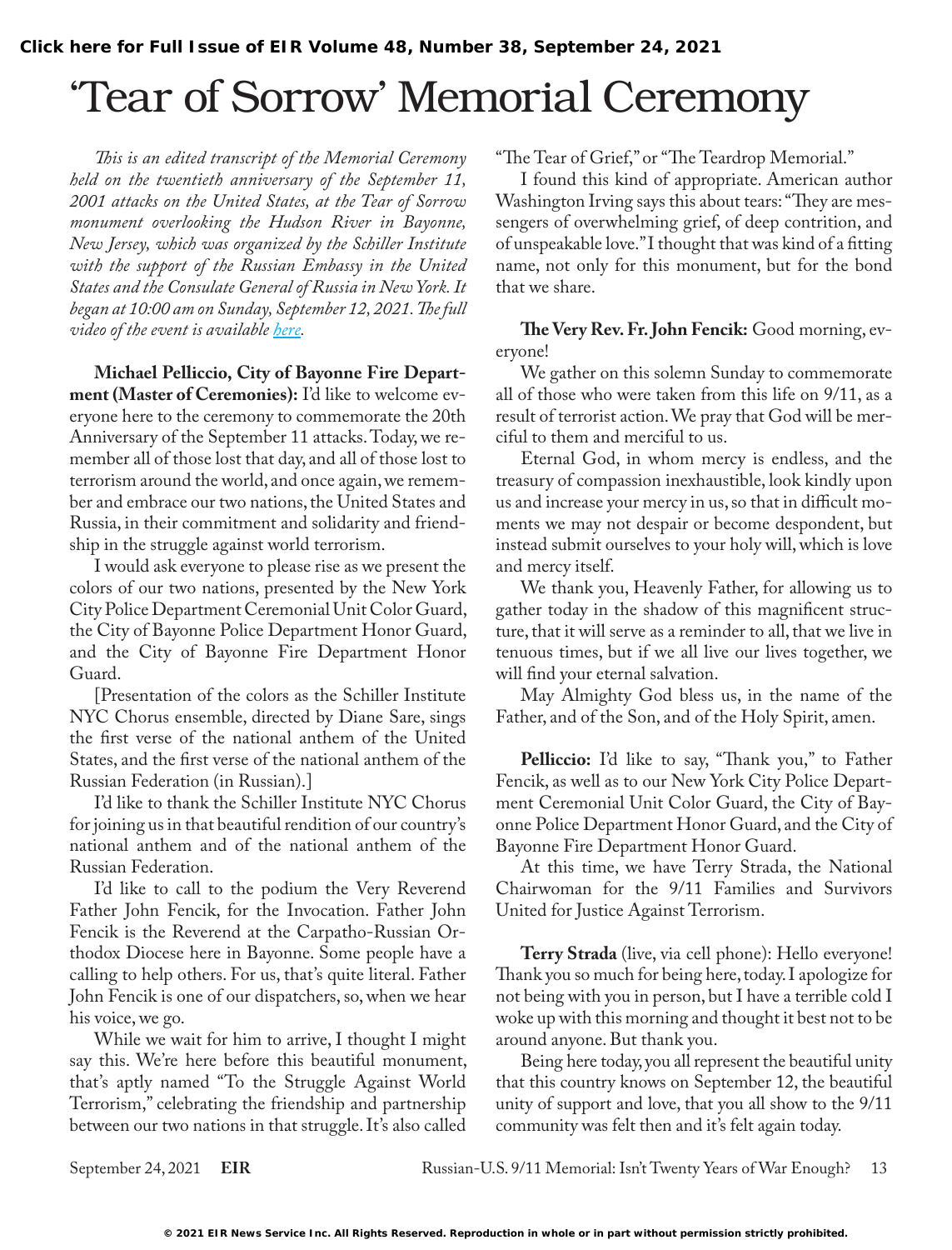As I reflect and look back on these 20 years, this anniversary is especially more painful with the realization that everything that [my husband] Tom has missed over the past two decades. His children were very young on September 11—seven, four, and four days old—and now they are young adults. He missed out on weddings, graduations, special events, and even in difficult times that we really could have used his support.

But, also importantly, is the question I keep asking myself: how safe are we since 9/11? Are we safer? In some ways we are. This country has done some wonderful things to protect ourselves. But we need to do more. Where we have failed has been to ever really fully disclose the role the Kingdom of Saudi Arabia played in murdering our loved ones and injuring thousands more, and also propelling us into wars that went on for decades.

We are getting closer to that truth. Today, even, new news has come out that there is new declassification of documents that show a *clear* connection to the Kingdom of Saudi Arabia, and the terrorist attacks of September 11.

This work is so important, because this nation needs to do a better job in terrorism financing, coming down hard on those nations that not only harbor the terrorists, but give them the financial support to carry out the attacks like September 11.

So, while we stand here, remembering, and paying honor—and I'm so grateful that you're all there today doing that—keep in mind there is more work to do, and we will prevail.

Thank you so much for being here.

**Pelliccio:** At this time, I'd like to call to the podium, the Honorable Mayor, James M. Davis, the City of Bayonne.

**Mayor James M. Davis:** Good Morning, everyone! Today, we stand in front of a monument that Mr. [Zurab] Tsereteli, a Russian native, gave to our city in honor of 9/11. Think about that. Because on September 12, not only were we One, as our nation, together, but the rest of the world mourned with us. The world came together as One, because of terrorism. It took an act of terror to bring people together.

While everyone was watching this unfold on TV on September 11, we here in Bayonne were *living it.* Those who were escaping, were coming here to Bayonne. Our hospital was treating the injured. Our police officers, firefighters, me—one of our police officers here in Bayonne in 2001—were working with the NYPD and other agencies during the next couple months. But what it comes down to, is that the world came together as One, because of an act of terror; because of an act that murdered innocent people, people who went to work that morning to provide for their families.

I can't thank Mr. Tsereteli enough for what he has given to the City. Last night, we were here with over 1,000 people commemorating the 20th Anniversary of the September 11 attacks.

We need to look at each other. No matter what nation you live in, we all have the same goals: that's to live in peace, raise our children in a good, safe environment. We *all* need to come together. We all need to put our political differences aside. Because only we can do that. And we can never allow hatred to step forward and destroy what we have. It's up to each and everyone of us to have a voice. Thank you.

**Pelliccio:** Thank you, Mr. Mayor. At this time, I'd like to call to the podium Consul General of the Russian Federation here in New York, His Excellency the Honorable Sergey Ovsyannikov.

**Consul General Sergey Ovsyannikov:** Good Morning.

Dear Friends, on the day of September 11, 2001, I, then a diplomat in the Embassy of Russia in Washington, DC, was a duty officer, and I remember every single minute of that day, and of the days that followed.

Thousands of phone calls and emails, innumerable messages sent to our website. Russians, both at home and from around the world, asked us to convey their sympathy to the United States and offered their support and a helping hand to the American people.

President Vladimir Putin was one of the first foreign leaders to call the White House and express his deep condolences to the people of the United States. "I bow to the victims' memory and admire New Yorkers' courage," wrote the Russian leader on the memorial wall at the site of the collapsed Twin Towers of the World Trade Center during his visit to the United States in November 2001.

Years later, our support and sympathy, because of this tragic loss, remains steadfast. This month, the United States commemorates the 20th Anniversary of 9/11, an unparalleled tragedy in modern history, in terms of the number of lives lost in it. Among those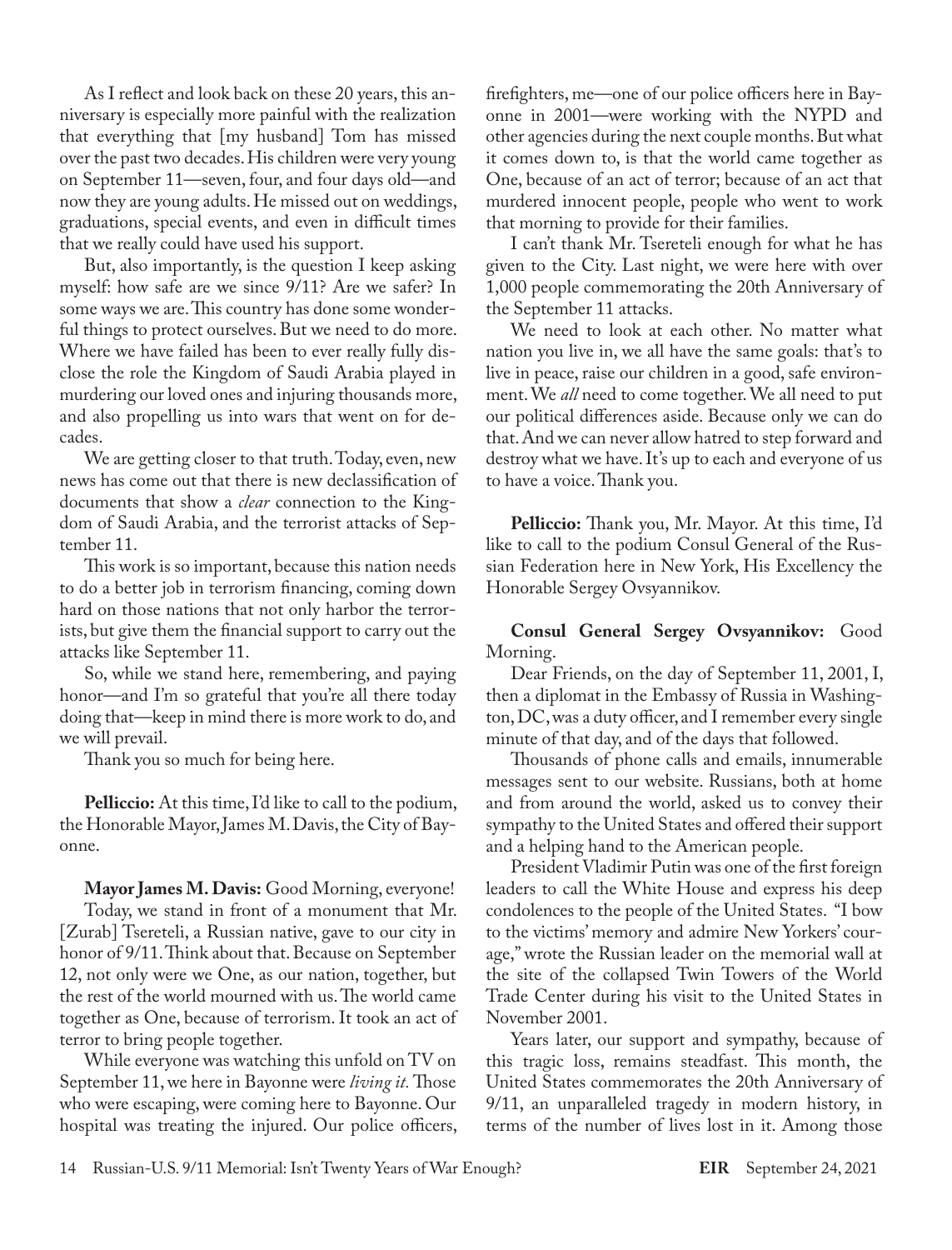

*Participating dignitaries in the 9/11 Memorial Ceremony: From left to right: Consul General Sergey Ovsyannikov; Vice-Consul Vladimir Musienkol; Mayor of Bayonne James M. Davis; Chief Kevin Weaver, Bayonne Fire Department; Sharon Nadrowski, President, Bayonne Municipal Council; Richard A. Black, the Schiller Institute; the Very Reverend Father John Fencik; Jennifer Maynor; and Kevin Maynor.*

killed, were 18 Russian-speaking Americans who came here from Russia and other ex-Soviet Union republics. We have not only shared the pain of the American people, but we have also been mourning our own compatriots. We remember each and every one of them.

Fifteen years ago, here in the City of Bayonne, the Tear of Grief Memorial was inaugurated, to become an emblem of solidarity between Russia and the United States, in the struggle against global terrorism. Created by renowned Russian sculptor Zurab Tsereteli, the Memorial was gift to the American people. It is symbolically located just across the place where the World Trade Center Twin Towers had once been erected, before they were blatantly destroyed by the terrorists.

It's no secret that currently the Russian-American relations are far from being perfect. This, however, does not mean that we don't share common interests, common values, and common memory.

This Memorial has come to personify our unity and compassion. It is here that we gather every year for a ceremony to remember the Alexandrov Song and Dance Ensemble, who died in an airplane crash in 2016. Two decades ago, the Ensemble was among the first to react to the tragedy of 9/11. Such examples of solidarity bring our peoples close together. Also, in response to global challenges.

Regrettably, the international terrorism has grown stronger. Not a single country is immune to this evil, and even the strongest power won't be able to defeat it on its own. That's why inviting the international community in the fight against the international terrorism is our urgent, most important, common task.

We would like to thank the Schiller Institute for convening this memorial event today. We will always remember those who died on 9/11, and we express our deepest condolences to all those who lost their families and loved ones two decades ago. Memory eternal.

Thank you.

**Pelliccio:** At this time, I'd like to welcome to the podium, Kevin Maynor. He'll be performing "On My Journey Now, Mount Zion."

**Kevin Maynor:** Ladies and Gentlemen, I stand here in love, and I ask you: please don't stand for me. Please be seated. I know you've been standing a long time, and if you're a senior citizen like me, you need to rest. [laughter]

*Dobro utro*. Hello. *Chao*. *Zdravstvuyte*. *Buenos dias*. I speak to all of those who might be different than I. I stand in love, on this journey, to bring us together. In spite of all the ugliness that's happening in our world today, in spite of the disease, we stand together, we fight for one cause: love and peace.

[Sings "On My Journey Now, Mount Zion."]

**Pelliccio:** At this time, there will be a reading of a statement by the Schiller Institute's international President, Helga Zepp-LaRouche, presented by Megan Dobrodt.

Greetings to the Commemoration of the Victims of Terrorism at the Teardrop Memorial

**Helga Zepp-LaRouche:** The end of the military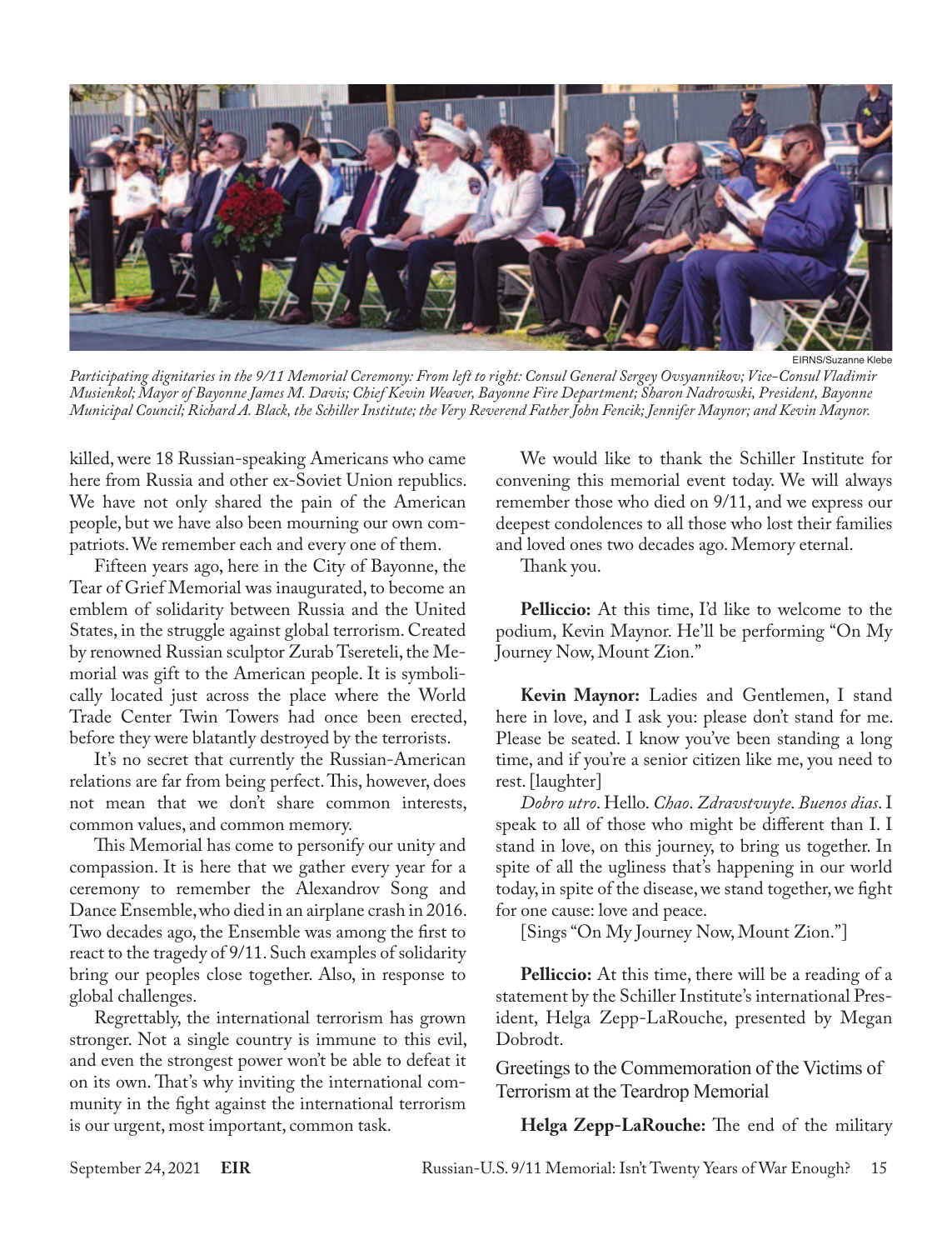campaign by the U.S. and NATO in Afghanistan signifies the "end of an era," as President Biden has stated, an era of so-called humanitarian interventionist wars. If one looks at the outcome of these wars of 20 years, it is devastating. More than a million lives were lost, more than 8 trillion dollars were spent, up to 70 million people were turned into refugees. Afghanistan, Iraq, Libya, Syria, Yemen, were devastated. More than 70 percent of the people in Afghanistan, 90 percent in Syria and even more in Yemen are living now below the extreme poverty line. In all of these countries there is now a gigantic humanitarian crisis, threatening death to many more millions of human beings.

The first priority must be to save the lives of the people in the countries which were the targets of the "endless wars," and the international community is called upon to join hands in bringing real economic development to the entire region, starting with the creation of a modern health system in every single country, which in the time of this pandemic and the danger of future pandemics is the precondition to defeat this curse of humanity. That requires clean water, which is scarce in Afghanistan—a nation hit by droughts—and it requires electricity, of which Afghanistan only produces 600 MW in the entire country, the equivalent of one medium-to-large plant in the U.S. Eighteen million people are food insecure and 4 million are in danger of starvation in the coming winter.

President Biden is being criticized for the withdrawal of troops, but he did the right thing, and his promise of the "end of the era of the endless wars" also must mean the end of the freezing of financial means for Afghanistan; it must mean the end of the Caesar Sanctions for Syria; and the end of any sanctions during the time of the pandemic. It is the time for joining hands, especially, again, between the U.S. and Russia, as there were several periods in the history of both nations, when such a collaboration existed for the good of all humanity.

Let us therefore use the coincidence of the end of 20 years of war and the commemoration of the 20th anniversary of 9/11 for the solemn commitment to regard terrorism, hunger, and underdevelopment as the enemies of mankind, and not each other. Let us replace the era of geopolitics with an era of achieving the common aims of mankind. It is not an idle hope that the human species, as the only one that has proven through its existence that creativity is that quality which can transcend all seeming limitations, will soon leave conflict, aggression, and war behind it, and that we become truly human. Let us be inspired by the lofty ideal of man as it is expressed in the great art of the composers, poets, painters, architects, and sculptors, such as the creator of this Teardrop Memorial, around which we gather today.

These last 20 years are hopefully the final chapter in the adolescence of humanity, to be followed by adulthood—in which people and nations relate to one another based on the creative potential of the other, thus bringing out in them the best they can be. To learn to think that way requires an elevated state of mind in all of us, to think from above, from that higher One of humanity which shows the way to a future, in which all nations and all people will create peace on earth and colonize the stars together.

**Pelliccio:** At this time, Richard A. Black, a representative of the Schiller Institute, will join us to read a statement from the Russian Academy of Arts President and sculptor of this Memorial, Zurab Tsereteli.

**Richard Black:** Thank you, Michael.

We received a very personal message from Mr. Zurab Tsereteli, who in addition to being the designer of the sculpture here, is the President of the Russian Academy of Arts. I would also like, at this point, to extend a special thanks to the Russian Mission to the UN, for assistance in making this memorial today possible.

Here is the message from Mr. Tsereteli:

## **Zurab Tsereteli:** Dear friends,

This year marks the 20th anniversary of the September 11, 2001 tragedy. I would like to once again express my deep condolences to the families and relatives of the victims, to everyone who lost loved ones on this fateful day.

September 11, 2001 went down in history as a mournful day for the whole world. I expressed my experience on the same day in sketches; this is how I always used to think and experience as an artist. This is how the idea came about to create a monument dedicated to the fight against international terrorism. The memorial to the victims of September 11 in New York is a special work for me. I think everyone who remembers that day was gripped by horror, not only immediately, but also from the fact that every person on the planet today is in great danger. That is why our countries are striving to make every possible effort to combat international terrorism.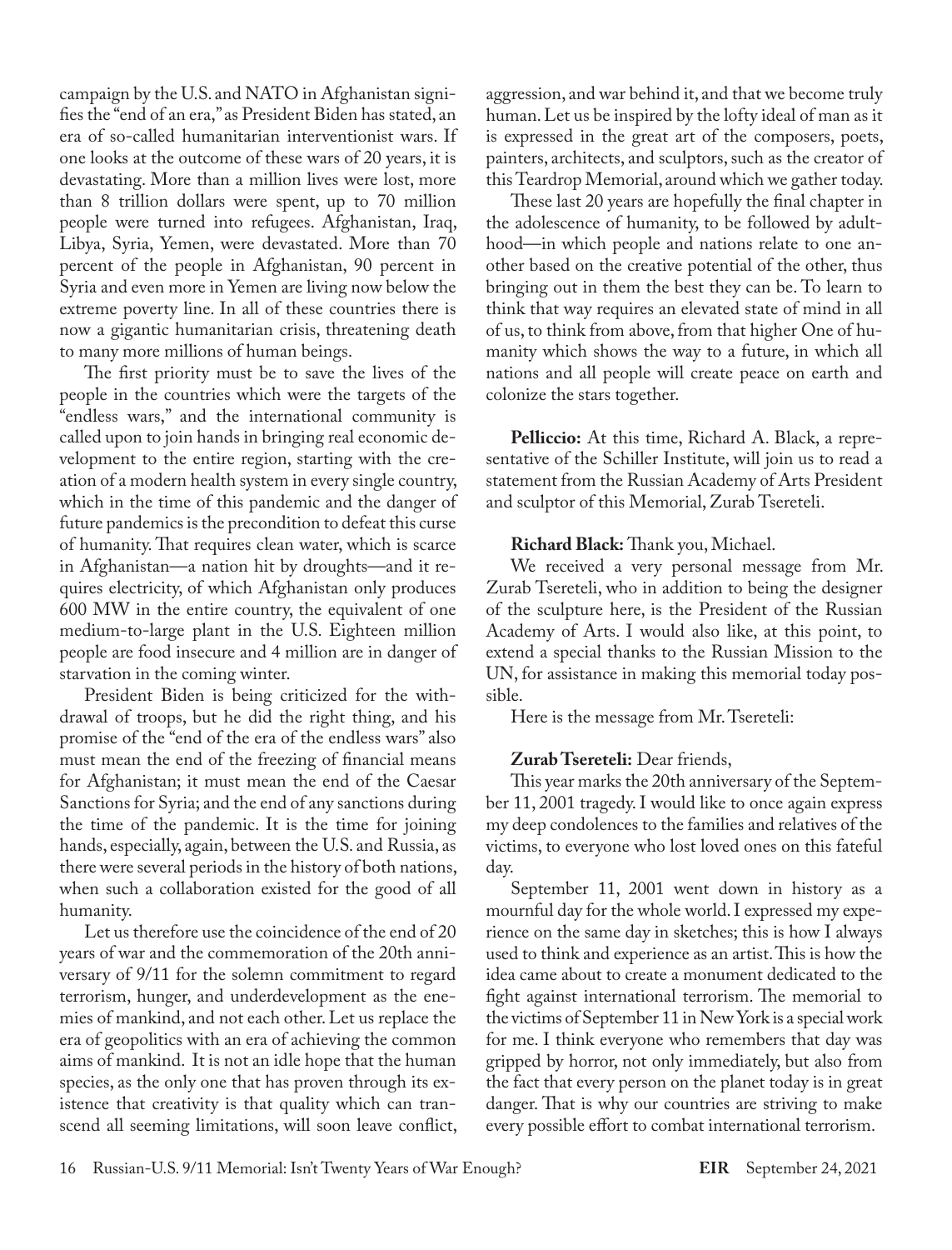When I was working on the project of the monument, I felt that I had to create a monument that would not only immortalize the tragic events of 2001, but also become a symbol of the struggle between good and evil and, at the same time, an image of memory that would reveal the depth of sorrow and suffering, that would show that people in the name of saving our common civilization and our planet should not destroy each other.

The Tear of Sorrow Monument is a sculptural image of the memory of the dead, a tear that mourns their souls. In it we see our reflection and in this there is a warning to all those who sow evil.

Today, peace and love are the most valuable things. May they live in our hearts as an eternal, eternal fire.

**Pelliccio:** At this time, we will be joined once again by Kevin Maynor, for a performance: "The Song of the Volga Boatmen."

**Maynor:** In honor of those musicians who died in that terrible plane crash. Lots of my training was in what was in one day called the Soviet Union. And I am honored that you called me here to be here to sing at this event, where so many lives are remembered.

[Sings "Song of the Volga Boatmen" in Russian.]

**Pelliccio:** I'd like to call to the podium Kirk Wiebe, former Senior Analyst of the National Security Agency here in the U.S.

**Kirk Wiebe:** Good morning to each of you. Thank you for allowing me to participate in this effort to remember the victims of 9/11 and their families. This is my first such distinction. It is an honor to be with you on this solemn occasion.

For those of you who do not know me, my name is Kirk Wiebe. I am a retired Senior Intelligence Analyst with the National Security Agency, and a whistleblower on that agency's mass surveillance program that collects data about everyone, whether or not a person is suspected of committing a crime. In other words, that agency operates unconstitutionally, and has done so for about 60 percent of its existence in the United States government. Sixteen different government agencies now have access to that data, for whatever reason they believe is valid.

I am here—like you—to remember the victims of 9/11 and their families and to thank our Russian friends

for such a wonderful, wonderful monument to their memory. I remember that terrible day like it was yesterday. So do you. Indeed, we all remember precisely what we were doing when the realization set in that we were under attack, and the agony of knowing that thousands were hurt or were dying in the process.

I am also here to recognize the efforts of the 9/11 families, under the leadership of Terry Strada, to reveal the truth—the whole truth, and nothing but the truth about the events surrounding that tragic day. Let me suggest that you do *not* trust the 9/11 Commission report as being the last word, as being complete. It is not! Certain information was given to that Commission that was purposefully omitted. There can be no justice without truth—the whole truth, and nothing but the truth.

I would also like to recognize our Russian friends, who have gifted us this wonderful Teardrop Monument, and who are colleagues in the fight for truth and the fight against terrorism. For them, I would like to offer these words in Russian:

*Dorogie Russkiye druz'ya—mne by khotelos' skazat' vot chto. My vse sobiraemsya zdes' v atmosphere bratstva I druzhby—takzhe lyub'vi. My—Amerikanstsy—iskreno blagodarim vas za takoj chudnyj, krasivyj, takzhe vzdokhnovitel'nyj monument i pamyatnik vsem, kto umer ili byli raneny v tot tragicheskij den' 20 let tomu nazad. Znaete chto my postoyanno stoim vmeste drug s drugom, kak poputniki, v bor'be za istinu i v bor'be protiv terrorizma. Blagodaryu vas za vnimanie.*

[In English: Dear Russian Friends, I would like to say the following: We are all gathered here in an atmosphere of brotherhood, friendship, and—yes—love. We Americans sincerely thank you for such a wonderful, beautiful, and inspirational monument—a memorial to all those who died or were wounded on that tragic day 20 years ago. Know that we constantly stand with you as fellow journeymen in the fight for truth and in the fight against terrorism. Thank you for your attention.]

Thank you, ladies and gentlemen. May God Bless you and the victims of 9/11.

**Pelliccio:** At this time, I'd like to welcome to the podium Chief of the Fire Department of the City of Bayonne, Keith Weaver.

**Keith Weaver:** Good morning! Good morning to His Excellency, our distinguished guests, and everyone in attendance.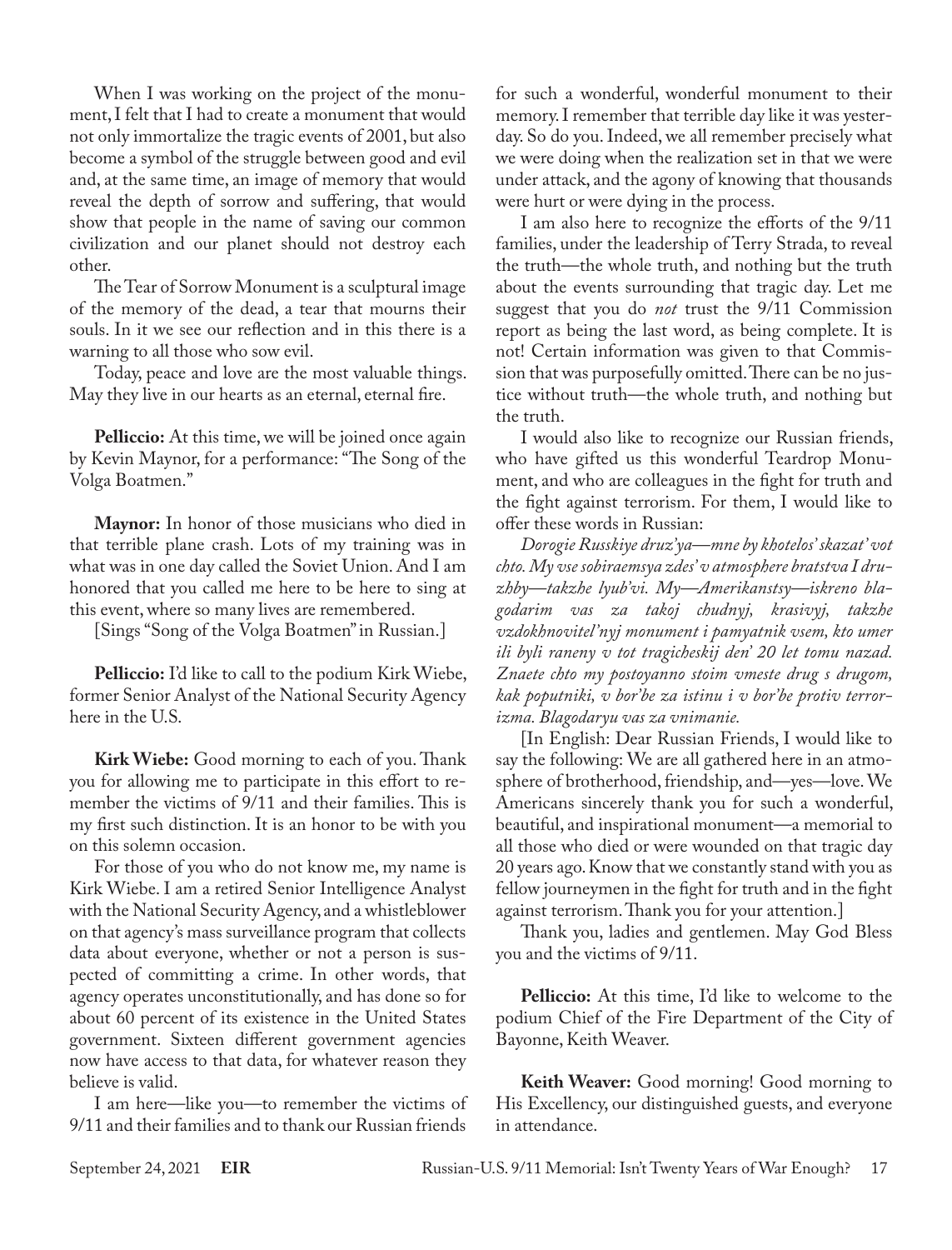For the last several years, at the end of December, the Bayonne Fire Department has been proud to host the Schiller Institute and others as a memorial ceremony is held here, to honor the members of the Alexandrov Ensemble that perished in a horrific Christmas Day crash in 2016. That ceremony is held *here*, at *this* site, because of this sculpture. Our Russian friend made this beautiful work of art in the wake of the September 11, 2001 terror attacks. Mr. Tsereteli felt sorrow for his fellow men, and created this Tear of Grief to honor and remind us of that fateful day.

This piece of art serves that purpose well. Last night we had well over 1,000 people here to honor the 20th Anniversary of the attacks, in a beautiful but solemn ceremony. And as we all make a promise to never forget, here in Bayonne, we make that promise, and we will, because of this Tear Drop.

Bayonne will *never* forget, because of a caring friend from across the world in Russia who reached out and put his hand on our shoulder and said, "I'm going to help." Mr. Tsereteli has done *so* much with this gift. He reminds those of us who were here on February 26, 1993, and September 11, 2001 of the struggle against world terrorism. And through this monument, he teaches those who weren't here, that history. Most of all, he reminds us that although we are divided by oceans and flags, we are one in brotherhood.

It is the hope of mankind that the struggle against world terrorism will end one day and all people in this world will live in peace.

Thank you all. God bless the Russian Federation, and God bless the United States of America.

**Pelliccio:** I'd like to call forward City of Bayonne President Sharon Nadrowski. She and Chief Weaver will be laying a wreath at the Memorial here.

[Sharon Nadrowski and Keith Weaver lay a large wreath of flowers at the base of the Tear Drop Memorial, pausing after, in a moment of silence.]

**Pelliccio:** I'd like to call His Excellency, Consul General Sergey Ovsyannikov forward to place a bouquet at the Memorial.

[Consul General Sergey Ovsyannikov places a bouquet of flowers at the base of the Memorial, and then shakes hands with Michael Pelliccio.]

**Pelliccio:** Thank you Consul General. And now,

"Vechnaya Pamyat," performed by the Schiller Institute Chorus.

[Schiller Institute NYC Chorus ensemble, joined by Kevin Maynor, and conducted by Diane Sare, sings "Vechnaya Pamyat" ("Eternal Memory").]

**Fr. John Fencik:** The Church teaches us that as long as we keep a person's memory alive, they are still truly with us. And so we just heard the choir sing the "Vechnaya Pamyat," the "Eternal Memory." And now we offer the Prayer of Commendation.

O God of spirits of all flesh, who has conquered Satin and vanquished Death and granted life to your world. Lord, give rest to the souls of all of your faithful departed servants, who departed this life on September 11th. Grant them repose in the bosom of Abraham, Isaac, and Jacob. Place them in a serene luxuriant place in which all pain, sorrow, and sighing are absent. As a good and gracious God, who loves mankind, forgive all transgressions committed by them, unworthy of Your thought, voluntarily through human frailty.

There is no man living that does not sin. You, alone, are God. Truth is Truth in Eternity, and your Word alone is reality. You are the resurrection, the life, and the repose of your departed servants of Christ, our God. We praise your glory together, Eternal Father. Holy Grace is a life-giving spirit, now and ever, and forever. Amen.

[Chanting:]

In blessed repose, grant You total rest, O Lord

To the souls of your faithful departed servants,

And make eternal their memory.

Eternal memory. Eternal memory.

Blessed repose. Eternal memory.

May He bless you, Almighty God, descend upon you, and remain with you for all times. Amen.

**Pelliccio:** Thank you Father Fencik. At this time, I'd ask everyone to please rise for our Color and Honor Guards, and police officer Kevin Shaw.

[Police Officer Kevin Shaw sings "God Bless America," as Michael Pelliccio salutes the flag. The Color Guards retire the colors.]

**Pelliccio:** That draws a conclusion to all formalities of the ceremony today, but we'd like to welcome members of the public to lay flowers here at the Tear of Grief monument.

Thank you.